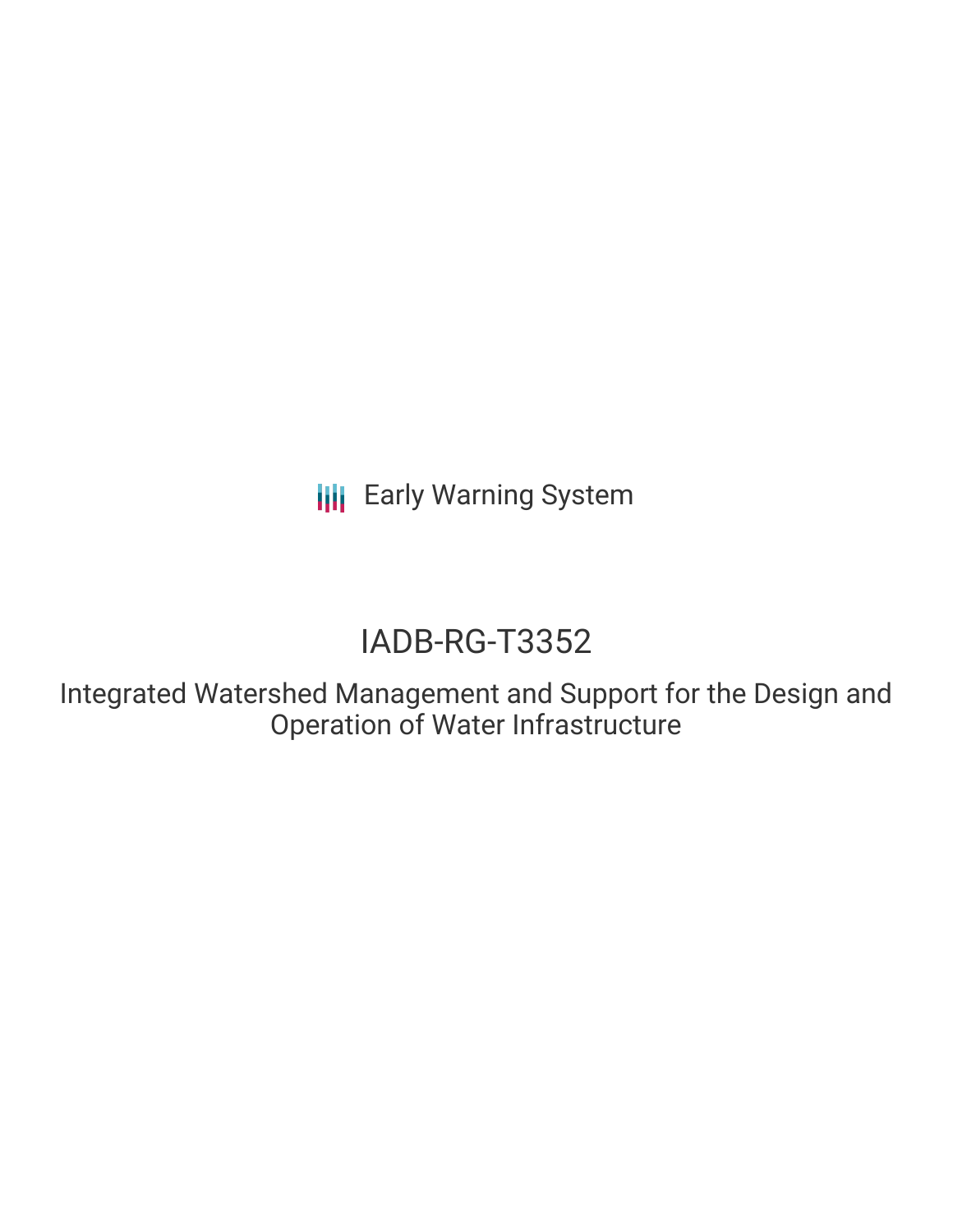

### Early Warning System Integrated Watershed Management and Support for the Design and Operation of Water Infrastructure

#### **Quick Facts**

| <b>Financial Institutions</b>  | Inter-American Development Bank (IADB)             |
|--------------------------------|----------------------------------------------------|
| <b>Status</b>                  | Active                                             |
| <b>Bank Risk Rating</b>        | C                                                  |
| <b>Voting Date</b>             | 2019-03-26                                         |
| <b>Borrower</b>                | Regional                                           |
| <b>Sectors</b>                 | <b>Technical Cooperation, Water and Sanitation</b> |
| <b>Investment Type(s)</b>      | Grant                                              |
| <b>Investment Amount (USD)</b> | \$1.20 million                                     |
| <b>Project Cost (USD)</b>      | $$1.20$ million                                    |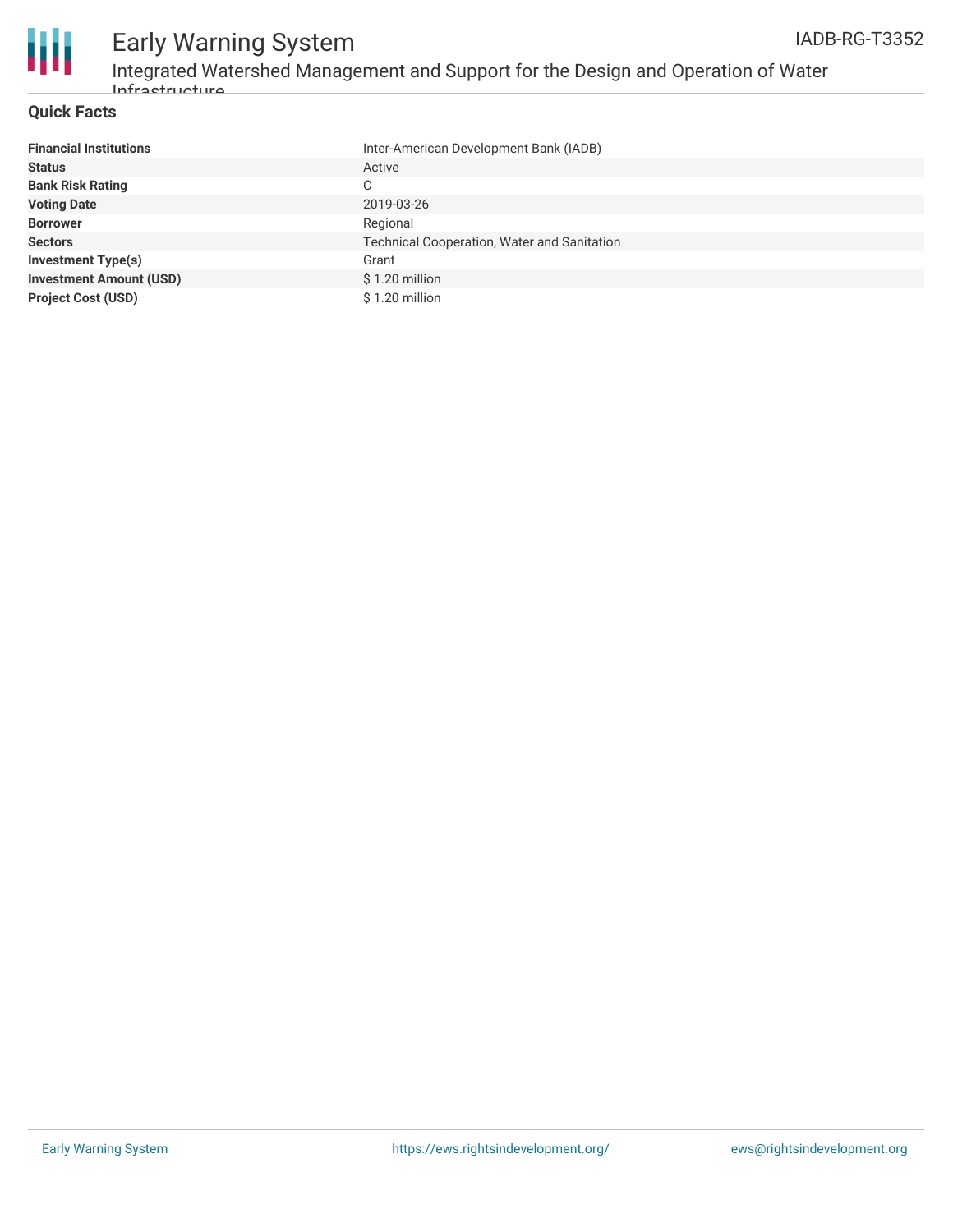

Ш

### Early Warning System Integrated Watershed Management and Support for the Design and Operation of Water Infrastructure

#### **Project Description**

The objective of this TC is to advance and to contribute to the management and sustainable use of water in a multisectoral planning of water infrastructure, thus favoring the economic and social development of the region. In particular, this TC seeks to support beneficiary countries to improve the way in which water resources are used, managed especially in terms of sustainability, productivity and equity.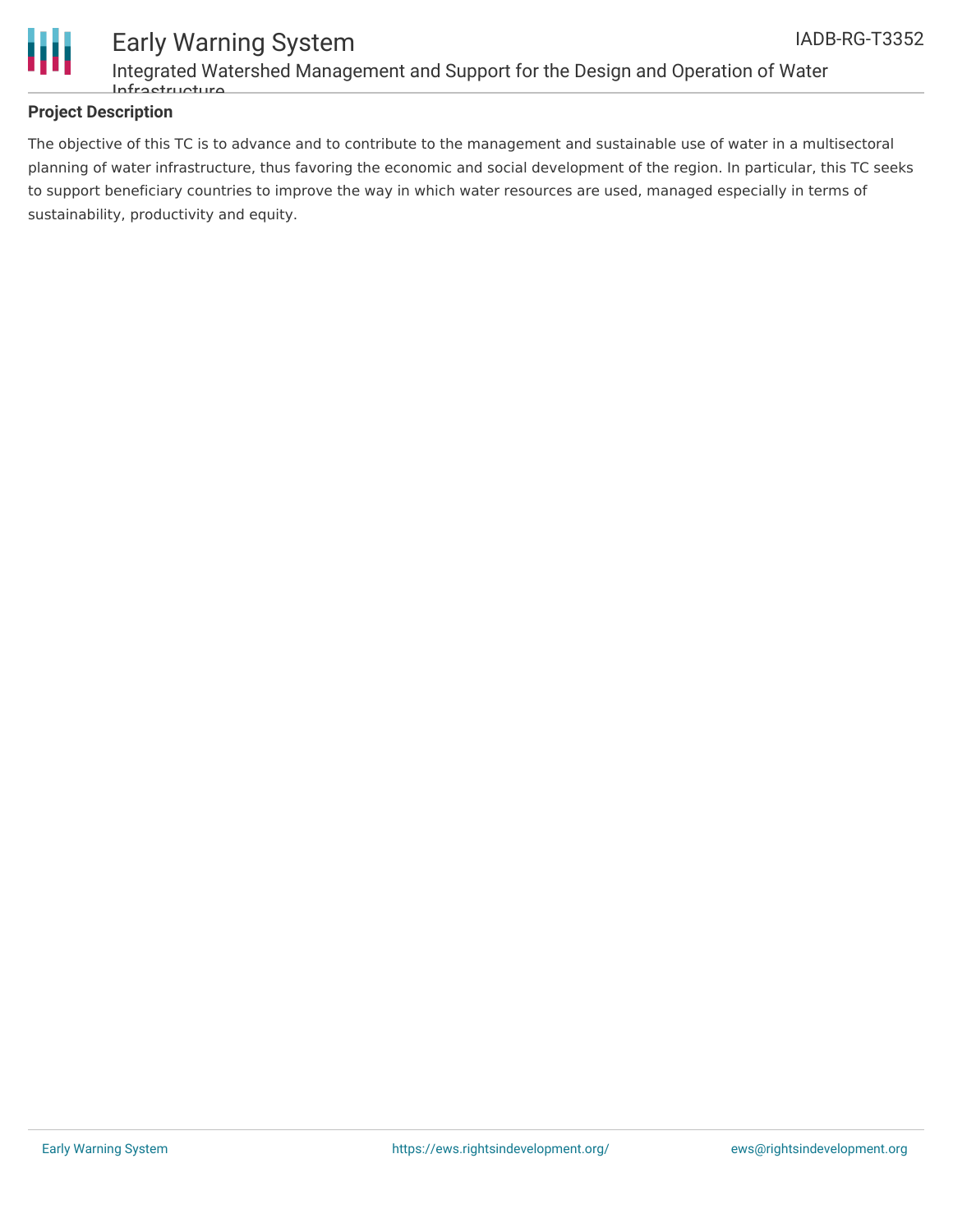



# Early Warning System

Integrated Watershed Management and Support for the Design and Operation of Water Infrastructure

#### **Investment Description**

• Inter-American Development Bank (IADB)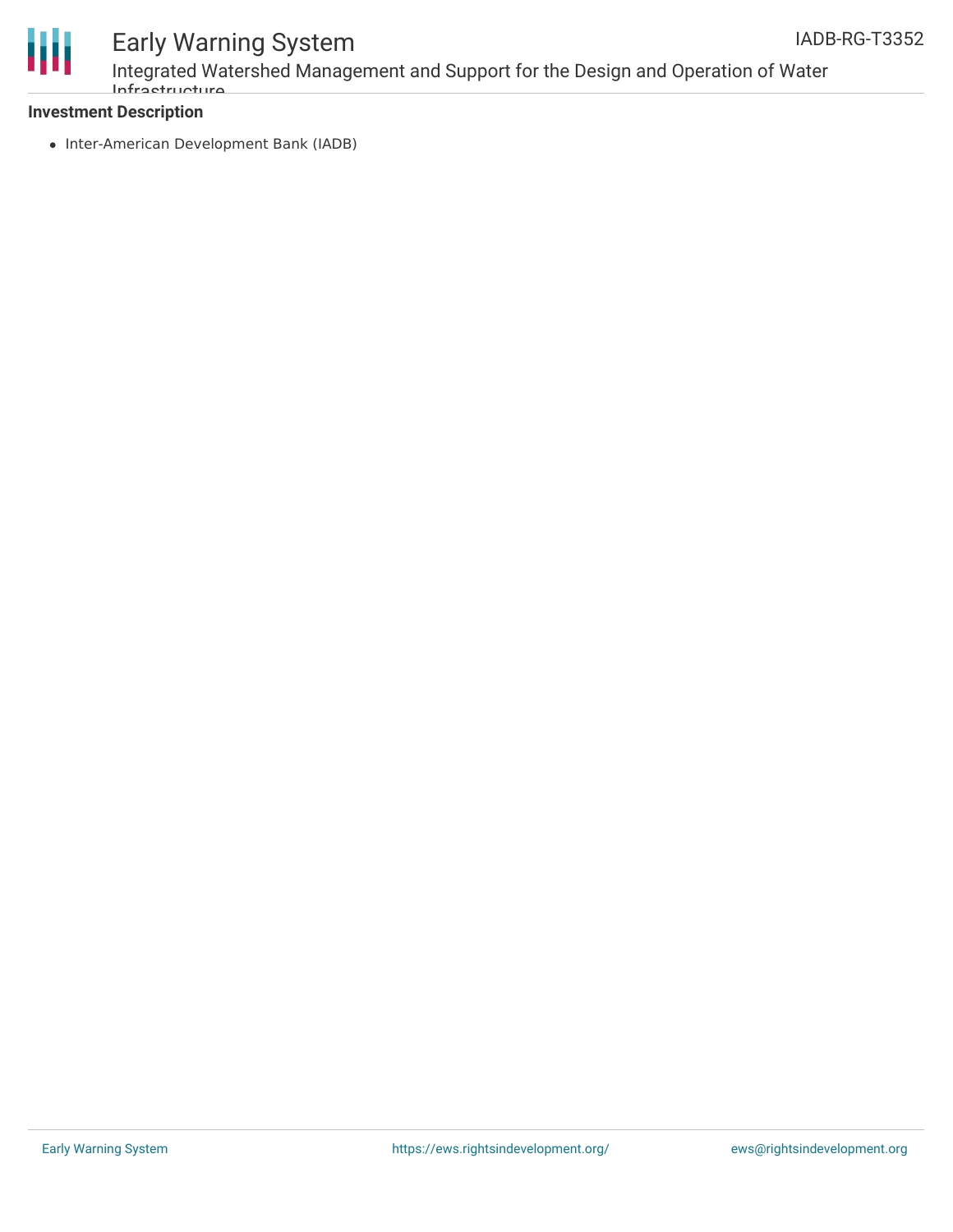

#### **Contact Information**

#### ACCOUNTABILITY MECHANISM OF IADB

The Independent Consultation and Investigation Mechanism (MICI) is the independent complaint mechanism and fact-finding body for people who have been or are likely to be adversely affected by an Inter-American Development Bank (IDB) or Inter-American Investment Corporation (IIC)-funded project. If you submit a complaint to MICI, they may assist you in addressing the problems you raised through a dispute-resolution process with those implementing the project and/or through an investigation to assess whether the IDB or IIC is following its own policies for preventing or mitigating harm to people or the environment. You can submit a complaint by sending an email to MICI@iadb.org. You can learn more about the MICI and how to file a complaint at http://www.iadb.org/en/mici/mici,1752.html (in English) or http://www.iadb.org/es/mici/mici,1752.html (Spanish).